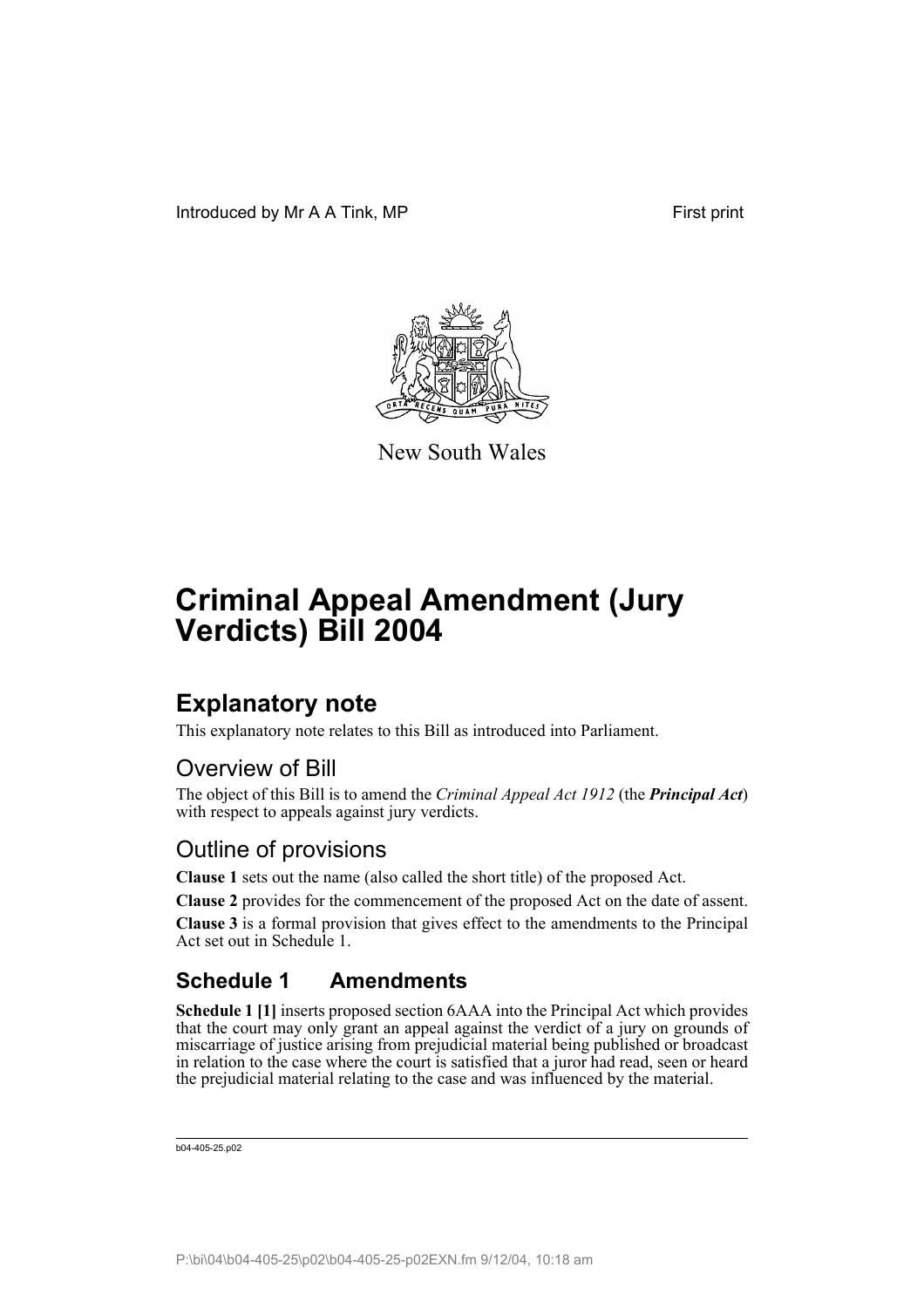Criminal Appeal Amendment (Jury Verdicts) Bill 2004

Explanatory note

**Schedule 1 [2]** inserts a transitional provision which provides that the proposed amendment does not apply to appeals the hearing of which commenced before the commencement of the proposed Act.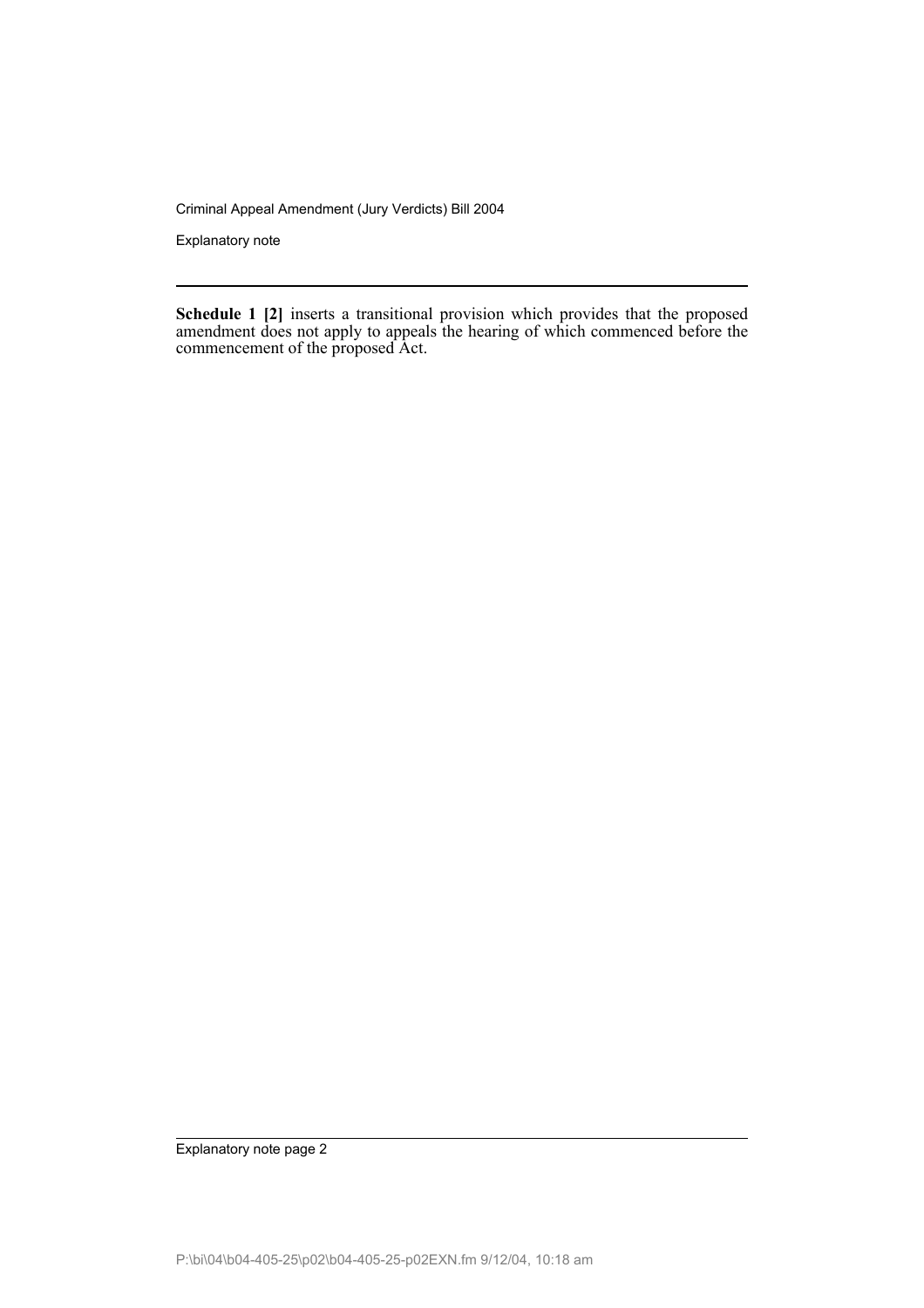Introduced by Mr A A Tink, MP First print



New South Wales

# **Criminal Appeal Amendment (Jury Verdicts) Bill 2004**

### **Contents**

|                                               | Page |
|-----------------------------------------------|------|
| Name of Act                                   |      |
| 2 Commencement                                |      |
| 3 Amendment of Criminal Appeal Act 1912 No 16 |      |
| Schedule 1 Amendments                         |      |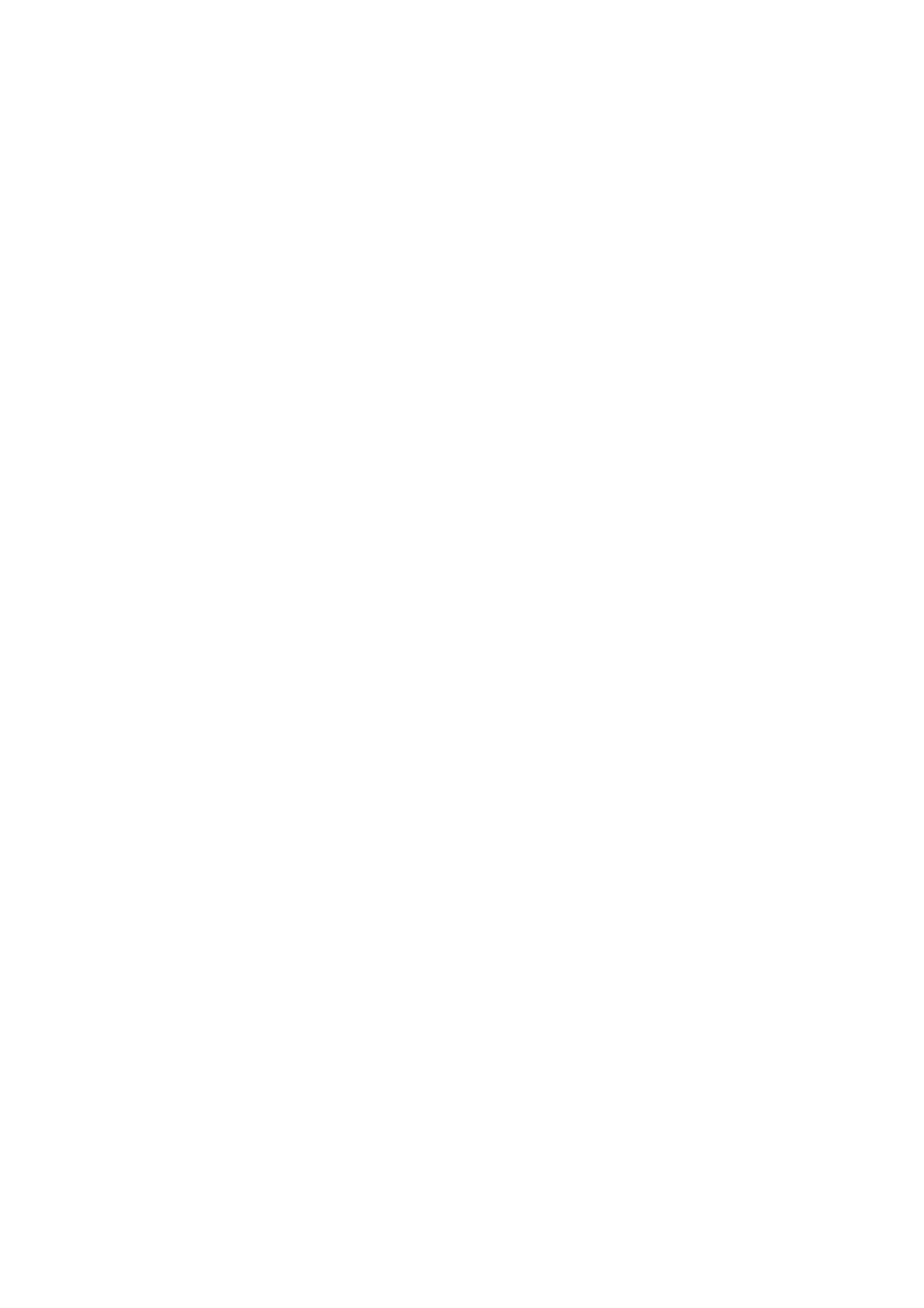

New South Wales

## **Criminal Appeal Amendment (Jury Verdicts) Bill 2004**

No , 2004

#### **A Bill for**

An Act to amend the *Criminal Appeal Act 1912* with respect to appeals against jury verdicts.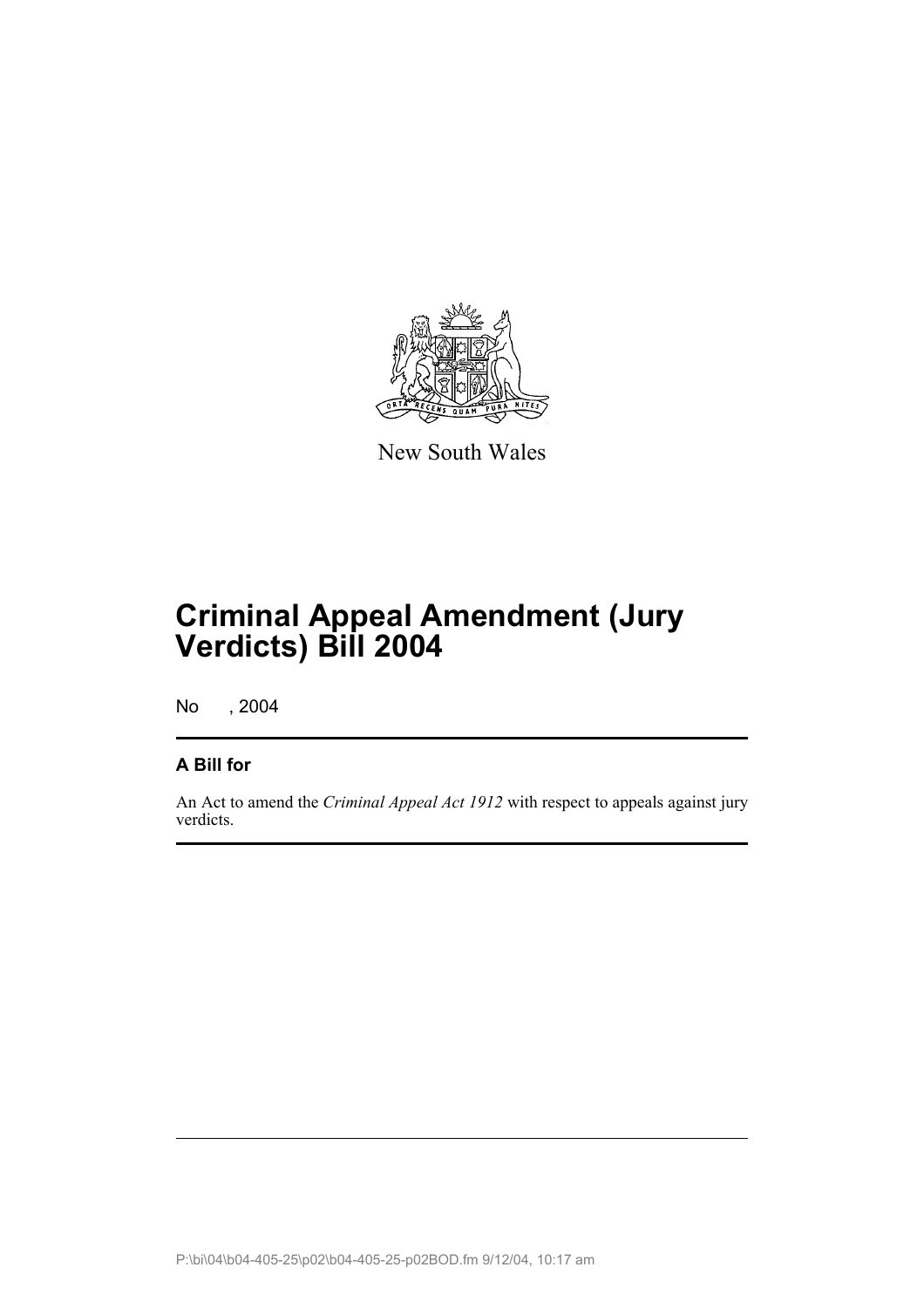|   | The Legislature of New South Wales enacts:                               |                |
|---|--------------------------------------------------------------------------|----------------|
| 1 | Name of Act                                                              | $\mathcal{D}$  |
|   | This Act is the Criminal Appeal Amendment (Jury Verdicts) Act 2004.      | 3              |
|   | Commencement                                                             | $\overline{4}$ |
|   | This Act commences on the date of assent.                                | 5              |
| 3 | Amendment of Criminal Appeal Act 1912 No 16                              | 6              |
|   | The <i>Criminal Appeal Act 1912</i> is amended as set out in Schedule 1. | 7              |